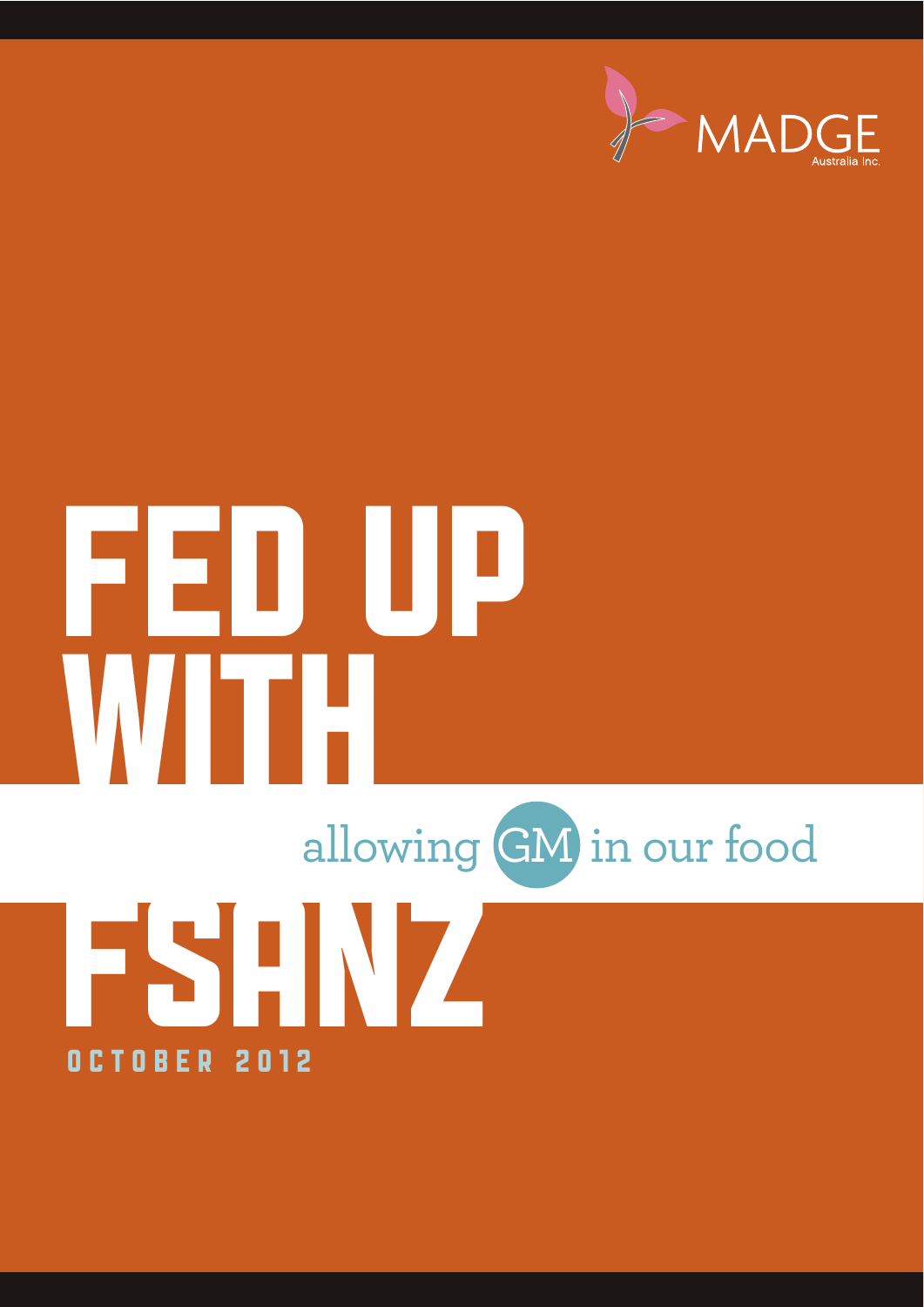

### PUBLIC HEALTH AND SAFETY IS BEING PUT AT RISK BY GENETICALLY MODIFIED (GM) CROPS. WE ARE BEING DENIED THE ABILITY TO CHOOSE GM-FREE FOOD.

**The only long term, two-year, peerreviewed toxicity study on GM corn (NK603) and its associated herbicide, Roundup, showed rats developed kidney and liver disease, mammary tumours and died prematurely.**

The paper "Long term toxicity of a Roundup herbicide and a Roundup-tolerant genetically modified corn" by Seralini et al (2012) was published in the peer-reviewed journal Food and Chemical Toxicology.1

Russia has suspended the import and use of GM corn NK603 on the basis of this study.<sup>2</sup>

**Australians have been eating NK603 possibly since 2002** when Food Standards Australia New Zealand (FSANZ) recommended it be approved. **It is in our food supply unlabelled.**

On October 4th FSANZ's claimed Seralini's peer-reviewed paper has limitations, the toxicity of Roundup is implausible and that it is not the only long-term trial of NK603. They cited Velimirov, et al,  $(2008)<sup>3</sup>$  a study which was later withdrawn.<sup>4</sup>

FSANZ had removed their reference to this study on their webpage by 8th October without explantation.5 The Velimirov study was a reproductive study which showed reduced fertility in mice eating GM corn NK603xMON810. It did not track tumour development.

In regard to GM food, FSANZ is failing in its legislated objective of:

- **1) Protection of public health and safety**
- **2) Provision of adequate information to consumers**
- **3) Prevention of misleading**  or deceptive conduct<sup>6</sup>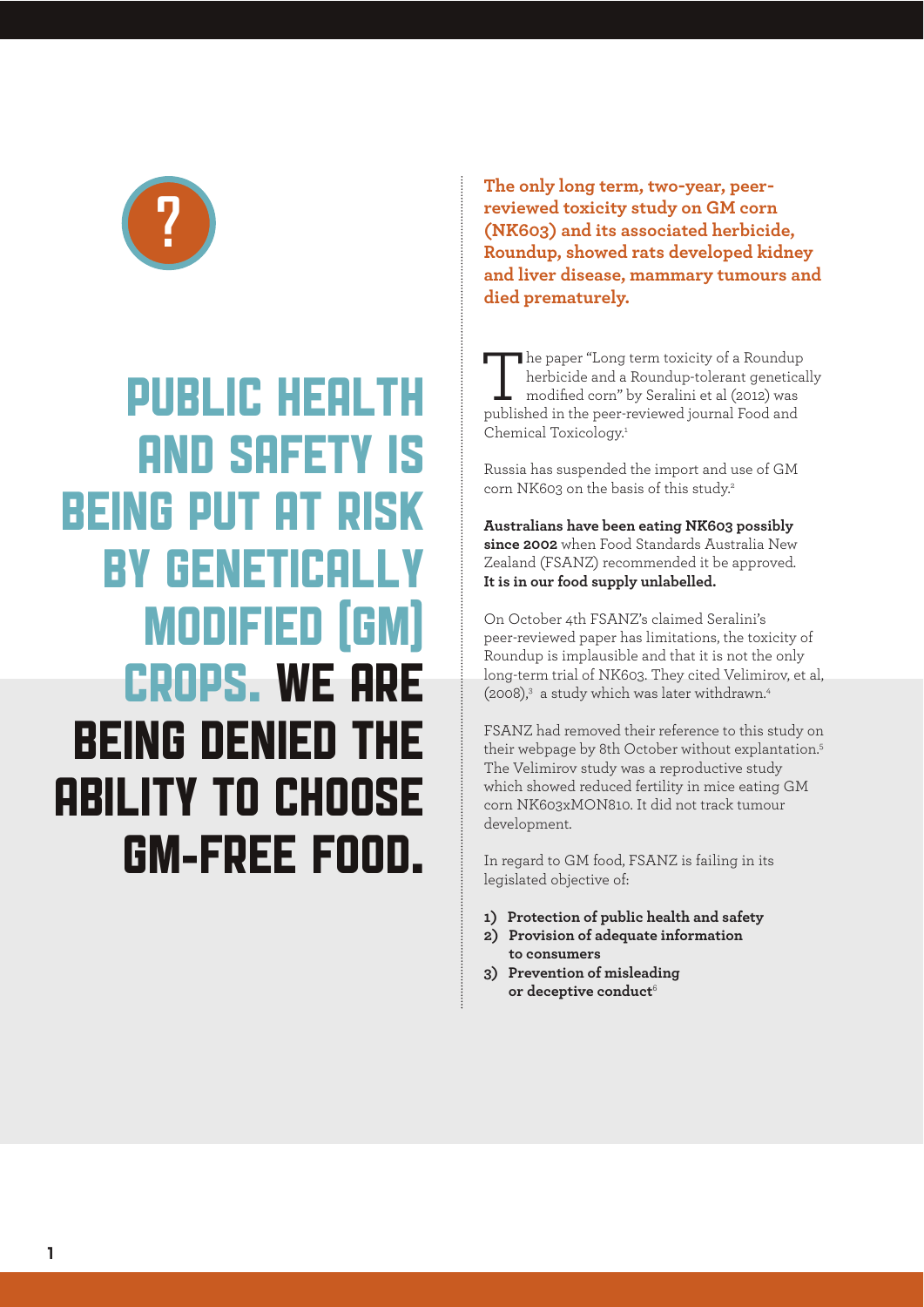Therefore MADGE Australia is asking for:

- **f** The immediate suspension of the **importation and sale of NK603**
- **· A freeze on GM approvals** by FSANZ while a review of all past and pending GM crop approvals takes place.
- Full labelling of all ingredients derived from a GM crop or process including all products from animals fed GM feed

### **What are GM crops?**

**Genetically Modified Crops** are plants created through particular gene-splicing techniques. This includes **transgenics**, where **genes are moved between di !erent species i.e. from bacteria to plants.** 

Genes used in GM may come from bacteria, viruses, animals and plants. This is **entirely di !erent to the natural breeding** that has been used for thousands of years.

**GM crops** have been changed in two main ways so they can:

- **1. survive being sprayed with weedkiller** (herbicide tolerant). **NK603 is this type of GM corn.** It is sprayed with Roundup to kill weeds but allow the crop to survive. **The rats in Seralini's study were fed levels of Roundup permitted as residues in US crops and drinking water.**
- **2. kill certain insects** that eat them (insect resistant). The GM toxins produced in the plants can't be washed off

The most widely grown **GM crops** are: **corn, soy, canola, sugarbeet and cotton.** They become **ingredients in many processed foods** and are also **fed to animals.** 







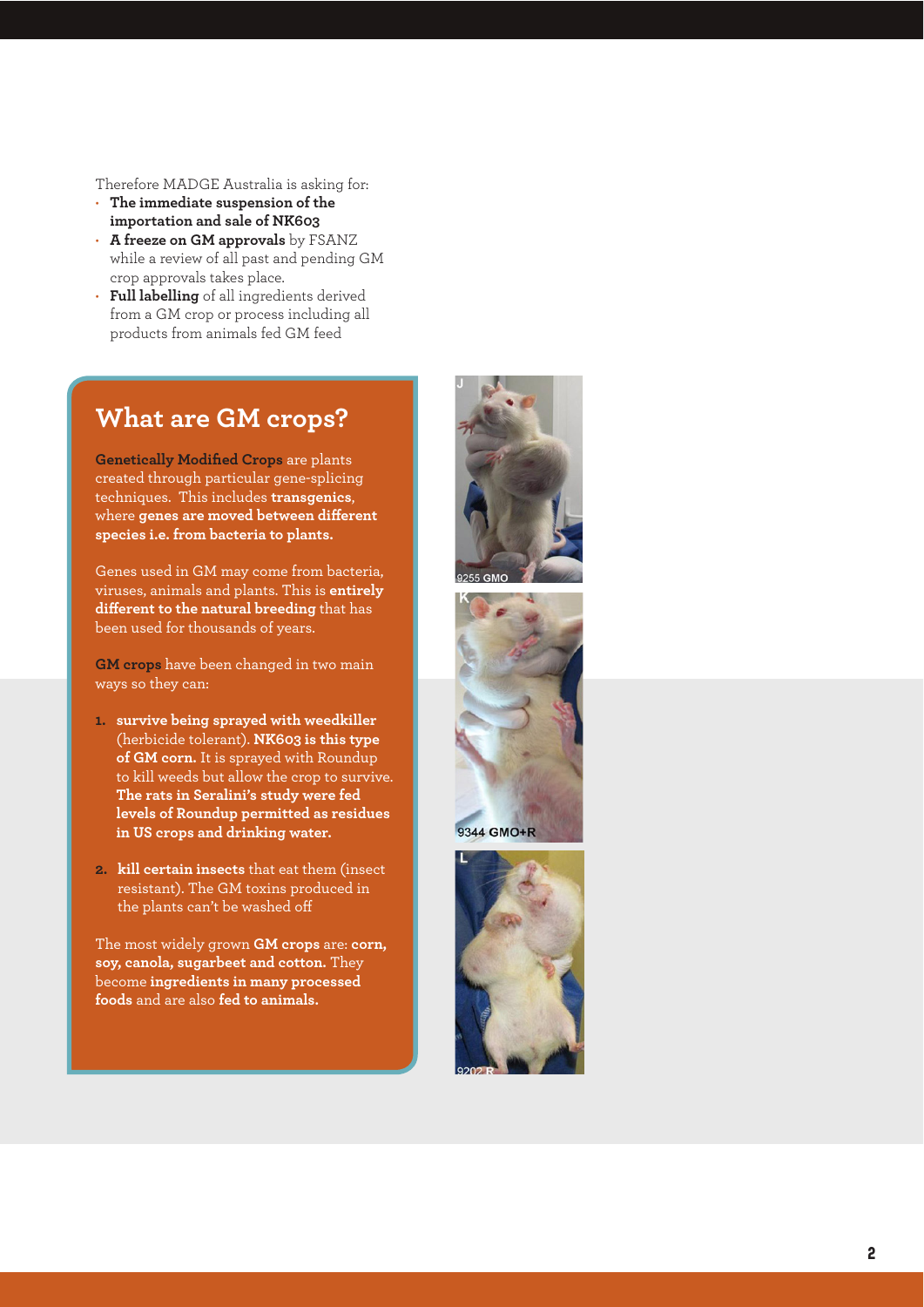

### PUBLIC HEALTH AND SAFETY IS BEING PUT AT RISK BY GENETICALLY MODIFIED CROPS.

**Michelle Simon - Appetite for Profit: Our concentrated food system driven by insatiable profit, combined with a broken regulatory system held hostage by powerful economic interests.7** 

**FSANZ's role is to provide expert advice** on food **based on the best available science to the** body that approves food standards, **the Forum.**

Food Standard 1.5.2, allows the consumption of GM ingredients and food in Australia.

### **"Substantial equivalence" is not scientific**

The Standard requires a "mandatory pre-market approval (including a food safety assessment)".8 **The basic principle of FSANZ's assessment of GM crops is that they are "substantially equivalent" to non-GM crops.**<sup>9</sup> This is the key concept in assessment of GM foods worldwide and is laid out in CODEX, the international food standards setting body, quidelines.<sup>10</sup>

An Expert Panel Report on the Regulation of Food Biotechnology, prepared by the Royal Society of Canada in 2001 said "The panel finds the use of "substantial equivalence" as a decision threshold to exempt GM agricultural products from rigorous scientific assessment to be **scientifically unjustifiable and inconsistent with precautionary regulation of the technology."**<sup>11</sup>

The Expert Panel suggested instead GM crops should undergo rigorous scientific assessment, which had been designed by experts in open consultation. They recommended that the analysis of studies should be done by "arms-length" experts who "report their decisions and rationale in a public forum".12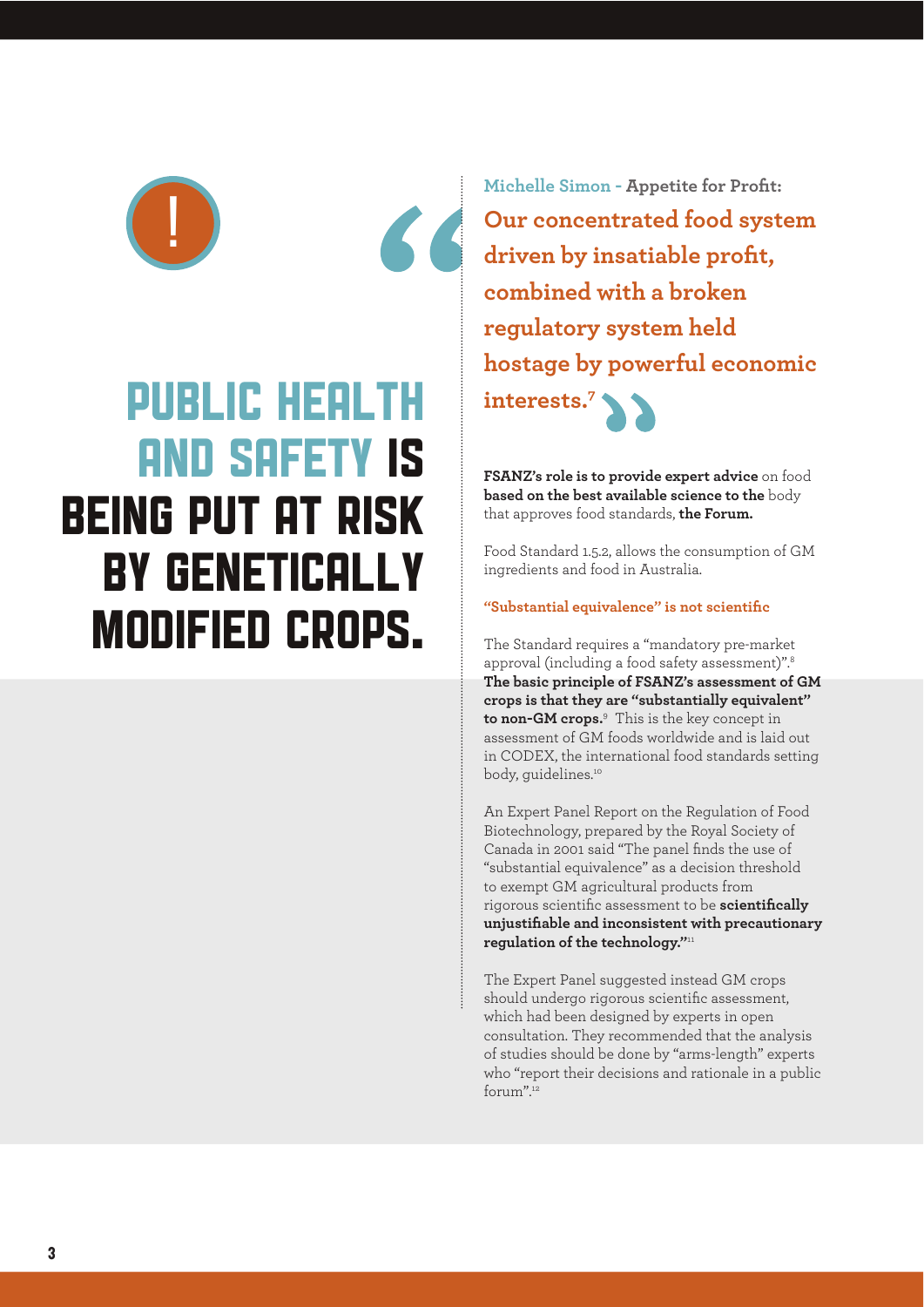"Substantial equivalence" can only be meaningful if GM food has undergone transparent and detailed testing to prove it is so. **Currently this concept is used to allow GM-derived foods to escape adequate toxicity, reproductive and multigenerational testing.** 

#### **Feeding studies?**

**The process of genetic modification causes unpredictable changes to the GM crop's DNA.** They include mutations at the site of the GM gene insertion, deletions and rearrangements of the existing DNA and the accidental introduction of DNA. "The frequency of transformation-induced mutations and their importance as **potential biosafety hazards are poorly understood.**"13

It has been argued **"well-conducted feeding trials are one of the best ways of detecting such unpredictable changes."** 14 FSANZ does not require any feeding trials in its premarket approval of GM crops. **No regulatory agency anywhere in the world requires long-term GM feeding studies.** Most studies are 90 days or less. Reproductive and multi-generational feeding trials are also not required.

**Many feeding trials have shown**   $statistically$  significant differences **between animals fed GM and non-GM feed.**  Regulators and industry have dismissed these differences as "not biologically significant", "within the range of normal variation" or "within the range of biological variation". There is no definition or measurable endpoints for these terms therefore they "are

a matter of opinion, not science."<sup>15</sup>

#### **FSANZ's uses flawed GM company data to assess GM crops:**

FSANZ has dismissed studies published in peer-reviewed journals, Internet publications and conferences that show problems with GM foods.16 In contrast FSANZ accepts, without criticism, unpublished studies done by GM companies as the basis for their approvals of GM derived foods.<sup>17</sup>

FSANZ regard it as **"… the responsibility of companies that have developed GM foods to demonstrate the safety of that food** and to supply FSANZ with the raw data from scientific studies to prove this."<sup>18</sup>

#### **FSANZ does no independent testing of GMderived foods.**

The Auditor-General Audit Report No 15 2010-11 (ANAO)<sup>19</sup> into FSANZ analyzed ten of FSANZ's accepted applications. The report does not say how many were of GM crops. They found "gaps in the supporting data identified in Table 3.3 were because either the information was not provided by the applicants; or **FSANZ has not documented whether the requirements were met."**... "an applicant may provide supporting documentation or **scientific studies that could be incorrect or incomplete**, whether this is intentional or not."<sup>20</sup>

# **Public health and safety is being put at risk**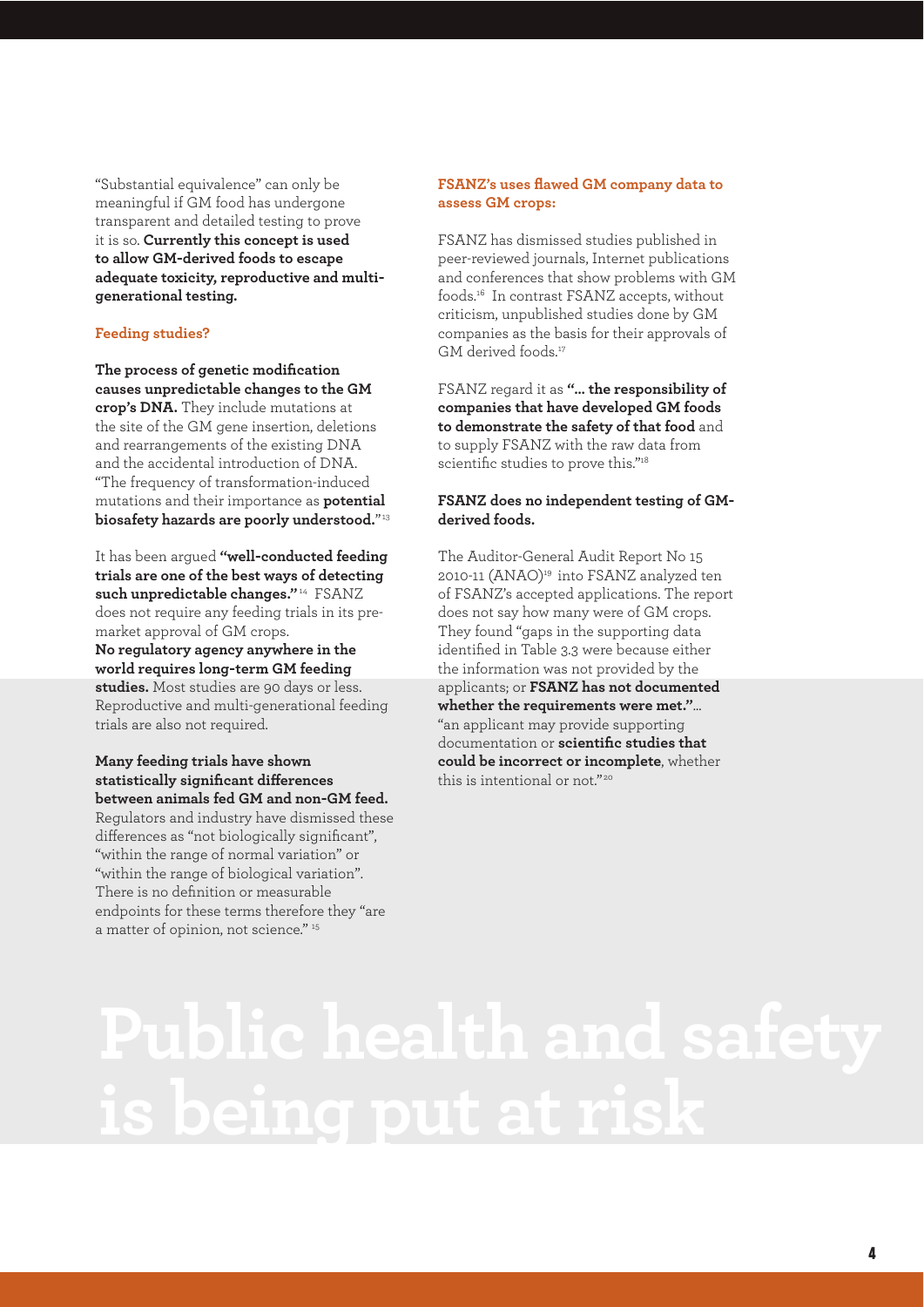

**Case study –FSANZ and the O "ce of the Gene Technology Regulator's (OGTR) approval of GM canola GT73**

MADGE spent 18 months analyzing the raw data FSANZ and the OGTR used to approve the planting and eating of Monsanto's GM Roundup Ready canola, GT73.21 In a chicken feeding study sent to the OGTR **Monsanto reported a commercial animal feed they used as a comparison (control) was contaminated with GM.** 

GM RR canola (GT73) used in a trout feeding study was grown 1.5m away from non-GM canola, which was to be used as a control. **The GM and non-GM canola are extremely likely to have crosscontaminated each other.** A separate GM canola line (GT200) was grown next to the GM (GT73) line and could have contaminated it as well.

**This contamination makes the feeding trials scientifically worthless**, if all animals are being fed GM contaminated feed what is point of the studies?

**Monsanto reported to the US Food and Drug Administration (FDA) that their GT73 line "may be" contaminated with GT200.** The GT200 line has not been approved for planting in Australia but it seems a likely contaminant of the GM RR GT73 canola we are growing and eating here.<sup>22</sup>

**FSANZ and the OGTR failed to notice problems with the trials and the manner in which they were conducted even though they were given the raw data from Monsanto.** FSANZ should have requested trials be redone with uncontaminated feed. The OGTR should have conducted tests to ensure Australia is not growing GM canola contaminated by an unapproved GM line (GT200).

These are only some of the problems MADGE found when reviewing Monsanto's data.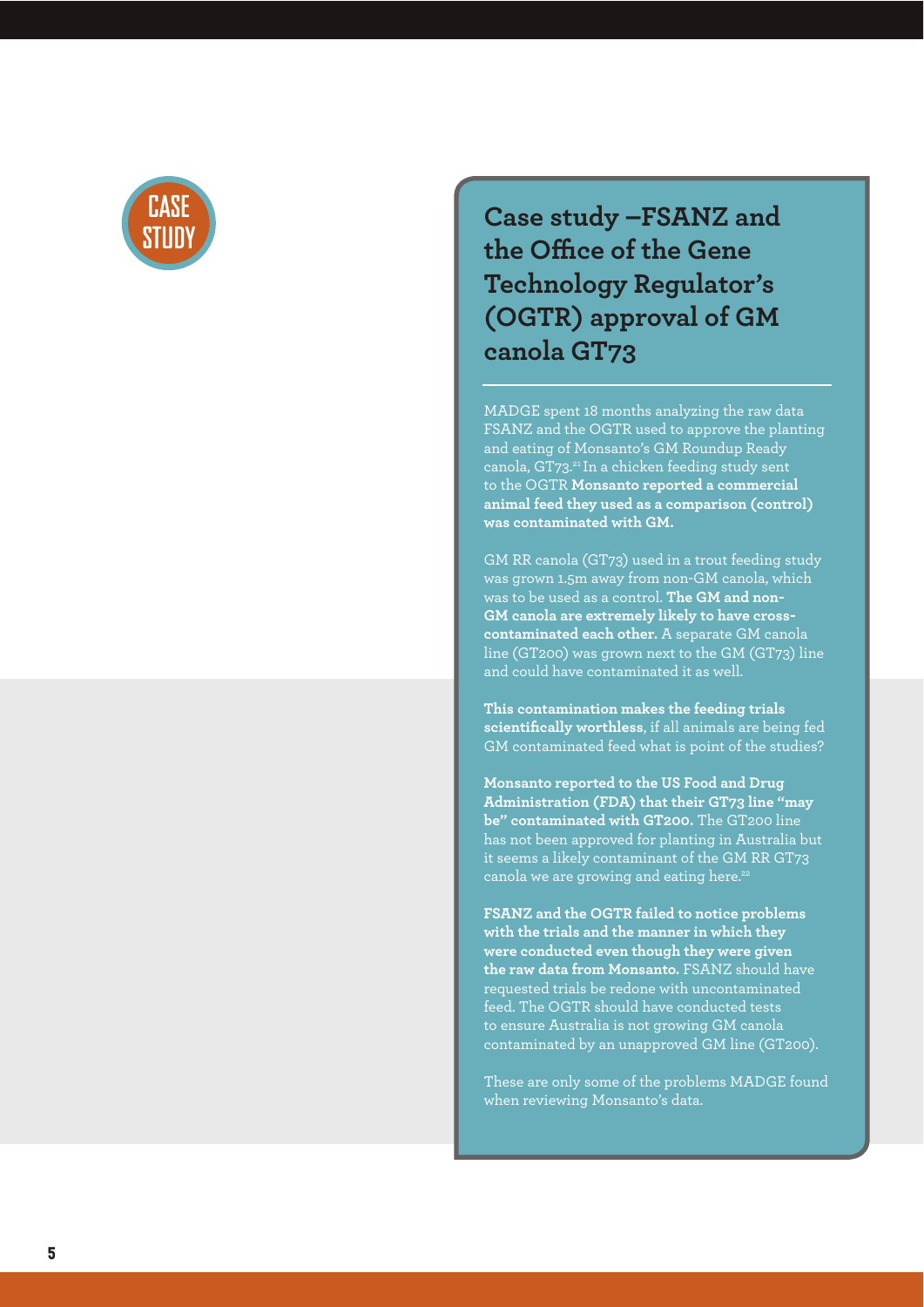### **Case study – FSANZ approval of DOW's 2,4- D herbicide-tolerant CORN DAS-40278-9**

On 19th August 2011, FSANZ approved a new **GM corn** line DAS-40278-9, which has been developed to be **tolerant to the herbicides 2, 4-D and quizalofop-P-ethyl.**23

It was developed by Dow AgroSciences to help farmers deal with their increasing "superweed" problems. Most GM crops in the US are routinely sprayed with Roundup but now the weeds are no longer dying. Therefore older herbicides like 2,4-D are being used to kill these "superweeds".

**2,4-D** is one of the chemical components of Agent Orange and has been **linked to birth defects and cancers.** 

Dow conducted an **acute toxicity trial** on 5 male and 5 female mice. **The mice were given 2 doses of a GM protein one hour apart and observed for 2 weeks.**  The AAD-1 protein used in the study was not obtained from the GM crop but was produced in a bacterial system. It was not derived from Sphingobium, which is the source of the gene used in this GM corn, instead it was taken from a different bacteria Pseudomonas. There are concerns it may perform differently to the protein produced by the GM crop.

When they were examined "one male mouse had **signs of an ulcer in the stomach**, and one female mouse had a **dark area in the cerebrum of the brain".**

FSANZ wrote, **"These findings were considered to be incidental and unrelated to treatment."**

**FSANZ** concluded that the Safety Assessment **did not identify any public health and safety concerns** and that food from herbicide-tolerant corn line DAS-40278-9 is equivalent to that from other commercially available corn cultivars in terms of its **safety for human consumption and nutritional adequacy.** 

Queensland Health Protectorate submission said **"….FSANZ has relied significantly on Dow AgroSciences Study Reports** to progress this Application. Accordingly we remain concerned that the **scientific safety assessment could be viewed as not being independent."**<sup>24</sup>

**FSANZ is in the process of approving DOW's Herbicide-tolerant Soybean DAS-44406-6**

This GM soy will be sprayed with three herbicides: 2,4-D, glufosinate ammonium and glyphosate (Roundup).

Public submissions close mid-November 2012. The Forum will be asked to scrutinize FSANZ's approval late Feb 2013. If no review is requested, it will be gazetted early May 2013.

**?**

# **DOW's 2,4- D herbicidetolerant corn**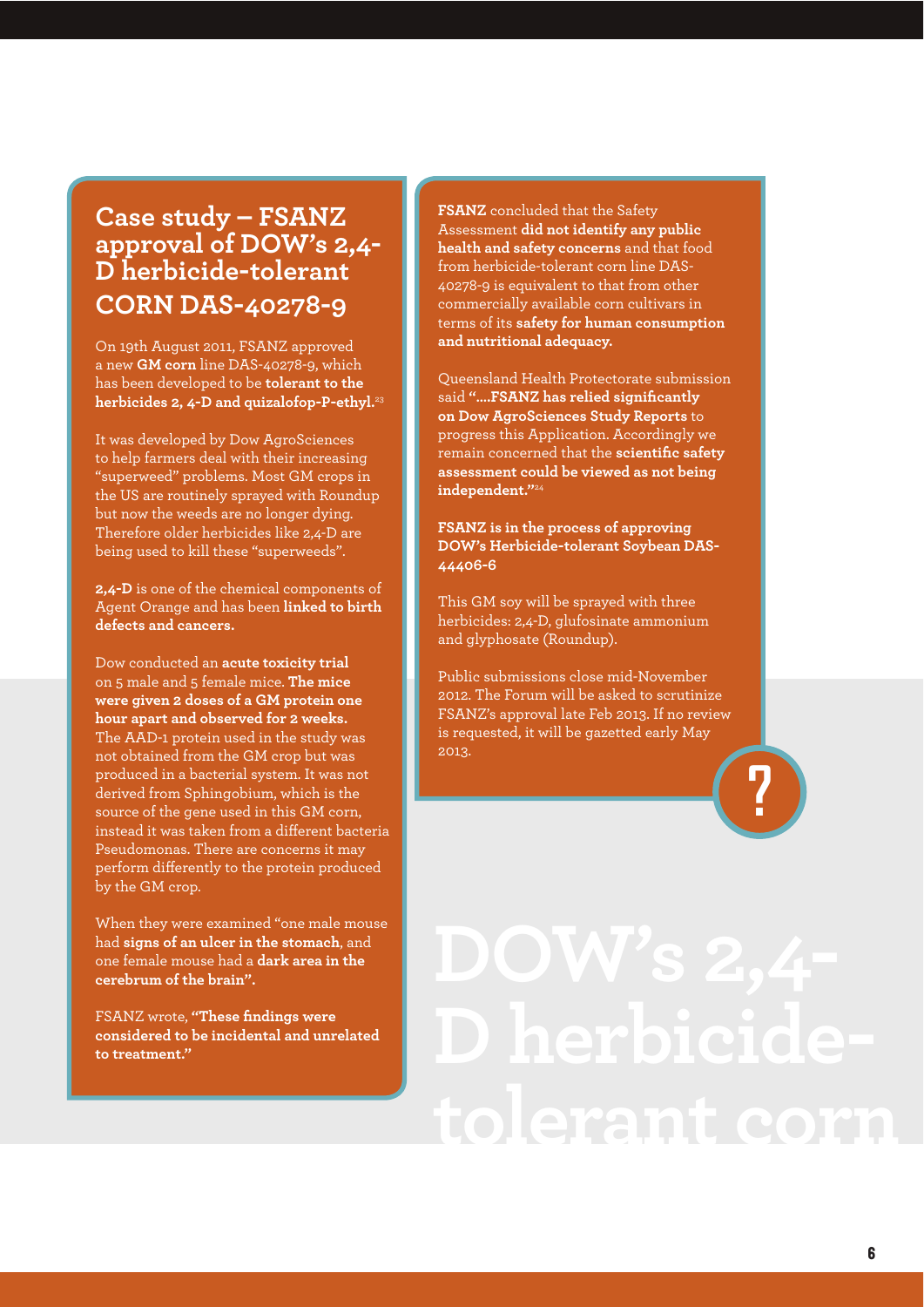

*Michelle Maisto "as a parent it's my moral and even legal responsibility to exercise caution and skepticism and when in doubt to err toward good sense. When small, vulnerable lives are at the heart of a matter, to do anything less would be criminal." 25*

### **Case study – FSANZ approval of GM corn NK603**

The study **"Long term toxicity of a Roundup herbicide and a Roundup-tolerant genetically modified maize"** by Seralini ,et al, (2012) was recently published in the **peer-reviewed journal, Food and Chemical Toxicology.**<sup>26</sup>

Rats were fed Monsanto's GM corn NK603, NK603 treated with Roundup or Roundup in their drinking water. NK603 is an herbicide tolerant GM corn designed to be sprayed with Roundup. **The rats were fed levels of Roundup permitted as residues in US crops and drinking water.** The trials lasted two years. There was a control group of rats to which the GM and/or Roundup fed rats were compared.

**Female rats in the GM and/or Roundup fed groups developed mammary tumours. Male rats developed liver and kidney disease.** GM and/or Roundup treated rats began dying much earlier than rats not fed these substances. A male rat fed GM corn died at 120 days. The first death of a male control rat was a year later. Around the 550th day six female rats had died compared to only one control female.<sup>27</sup>

Dr Michael Antoniou, molecular biologist at King's College, London said "It shows an extraordinary number of tumours developing earlier and more aggressively (in the GM/Roundup fed rats) – particularly in female animals. **I am shocked by the extreme negative health impacts."**<sup>28</sup>

We have been eating this GM corn NK603 since 2002 when it was approved by FSANZ. It is not grown here but would have been imported as an ingredient for processed food. FSANZ approved it based on:

- A 9-day acute toxicity trial where mice were given single doses of a purified GM protein.
- The assumption that because the **GM** protein didn't appear similar to known allergens it **would not be allergenic.**
- The assumption that although there were differences in the GM corn's fatty acids and amino acids **it was "compositionally equivalent to unmodified corn varieties"**. 29

**The EU approved this NK603 GM corn after a 90-day feeding trial conducted on behalf of Monsanto.** They used 400 rats for the trial. 80 were fed GM corn but only 40 of these rats were subjected to blood tests.30 **Was data from only the healthiest animals used?** Monsanto included this trial in the documents sent to FSANZ for approval even though FSANZ did not require it.

In 2010 Seralini reanalyzed the data from this Monsanto study. His analysis was published in the International Journal of Biological Sciences.<sup>31</sup> It found "side effects linked with GM maize consumption, which were sex- and often dose-dependent. Effects were mostly associated with the kidney and liver."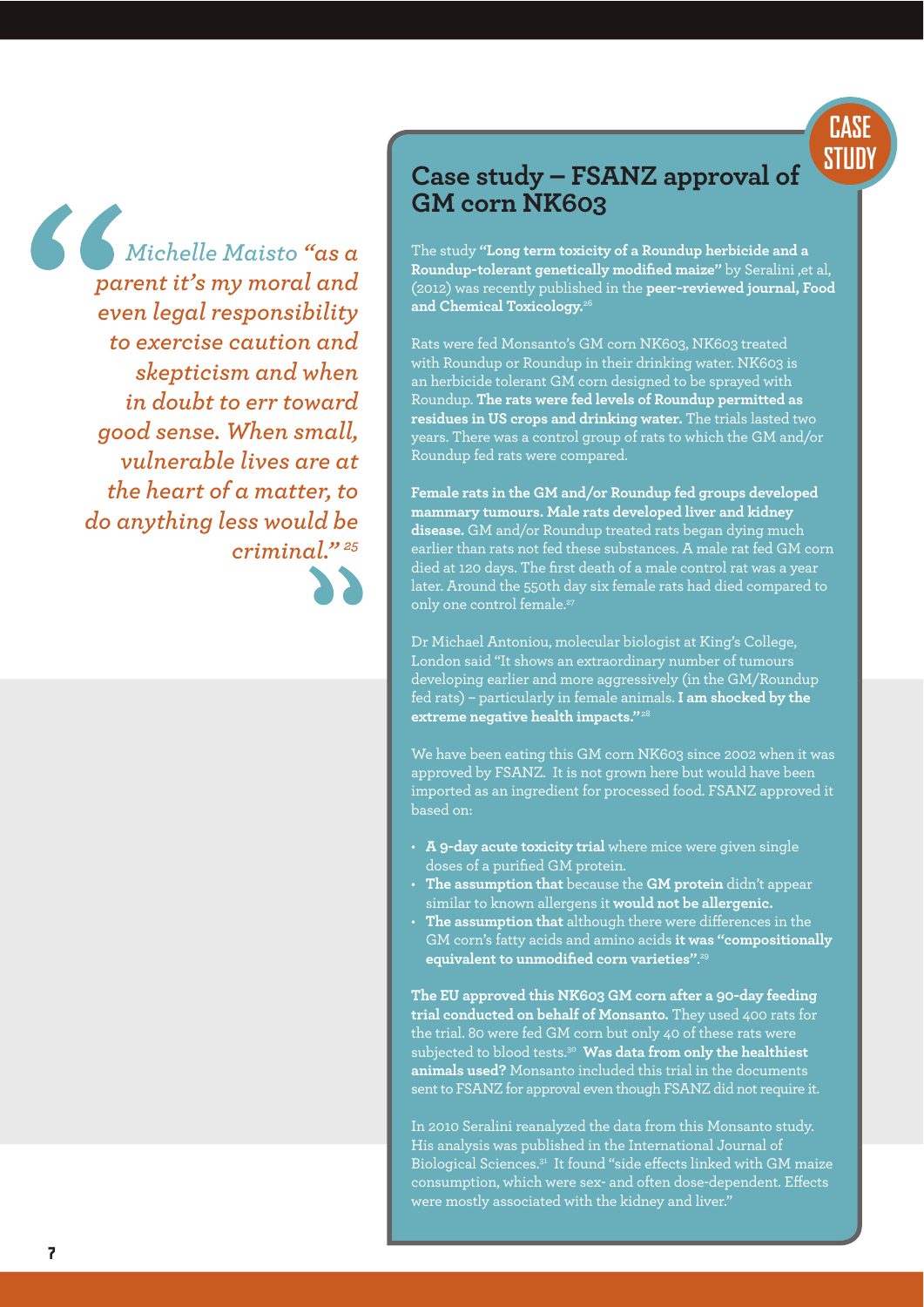### **Who regulates the Regulators?**

FSANZ has said they will ask Seralini et al to provide the original data and "undertake a comprehensive analysis in order to determine if amendment to the current approval of NK603 maize is required."32 **FSANZ has previously dismissed Seralini's peer-reviewed 2010 paper, as well as peer-reviewed studies by others.**33 MADGE Australia has found no ombudsman or other body able to review the scientific basis on which FSANZ allowed flawed data from Monsanto to be used to approve GM canola GT73.

The European Food Safety Authority (EFSA) claims it does not need to re-evaluate the safety of the GM maize because Seralini's study is "of insufficient scientific quality to be considered as valid for risk assessment." EFSA is the body that originally approved NK603. They have argued against the need for mandatory feeding trials and claim that, if they are done, 90-day trials are sufficient. These claims have been disproved by Seralini's research. **If EFSA supports the Seralini study it would condemn many of its own previous decisions.**34

The US Food and Drug Administration (FDA) have, at the time of writing, made no statement. Perhaps this is because it does not have a mandatory GM food safety assessment process. It does not carry out or commission safety tests on GM foods. They have a voluntary programme for premarket review of GM foods. At the end of the process the FDA sends a letter to the company releasing a GM food noting that the company has concluded its GMO is safe and that the company is responsible for placing only safe foods on the market.35

The regulation of GM crops relies on the unscientific concept of "substantial equivalence" and inadequate, usually unpublished, trials mainly done by the GM companies themselves. **When issues of safety are raised the same groups who have approved GM foods on these inadequate grounds are asked to judge studies that challenge the basis of their previous decisions.** This cannot possibly be seen as being either scientifically or ethically appropriate.



## **Who regulates the Regulators?**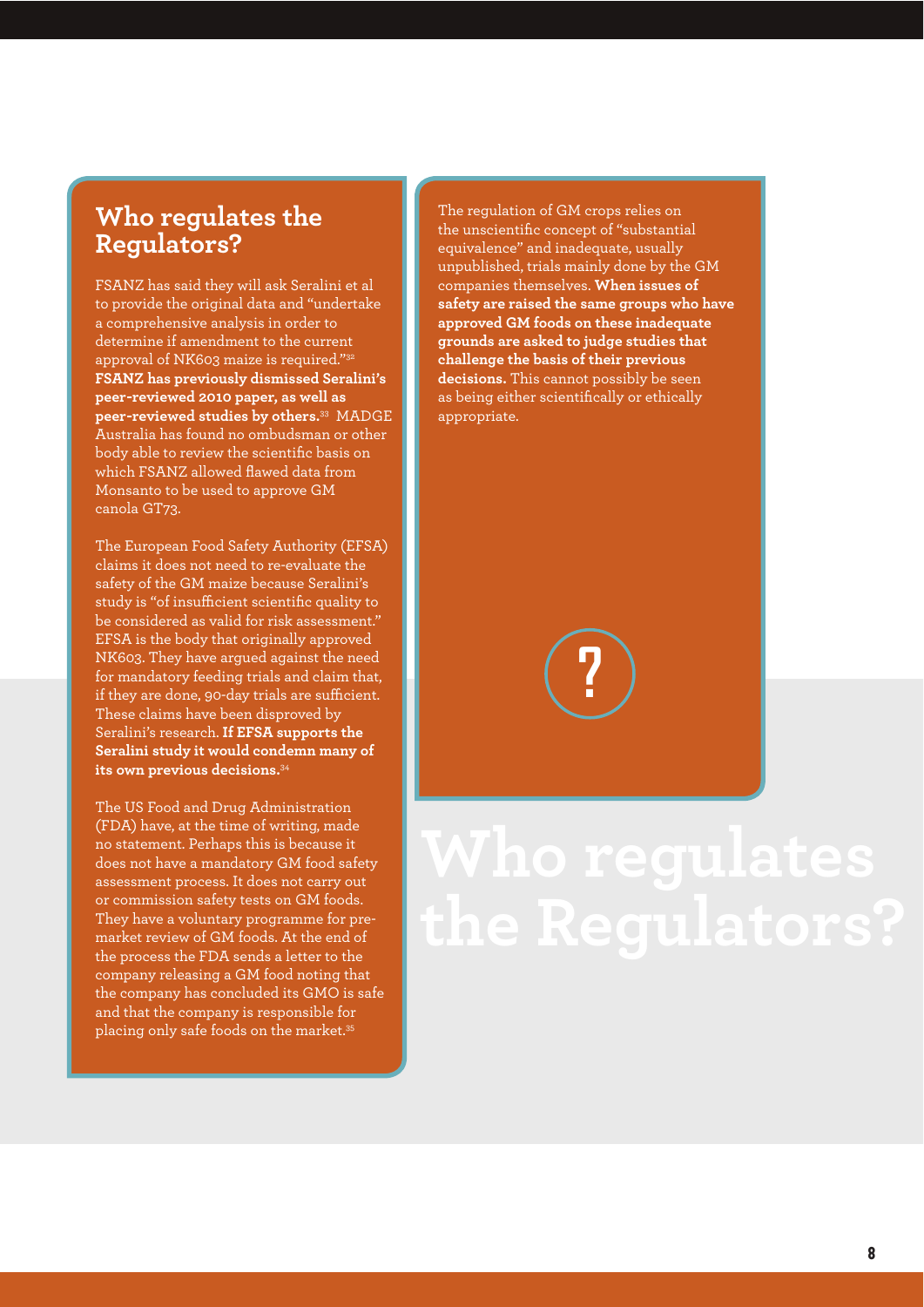

### **Coordinated attacks on science, scientists and journalism**

The Seralini study was subject to coordinated attack on the day it was released. The Science Media Centres put out press releases and quoted scientists critical of Seralini and his work.36 Considering the potential threat to public health the media coverage was slight, superficial and did not seem to be aware that Seralini's is the only, long term, peer-reviewed toxicity study on this GM corn and its associated herbicide.

The global network of **Science Media Centres** present themselves as an "independent, not-for-profit service for the news media, giving journalists direct access to evidence-based science and expertise."37 Their **funders include** learned societies but also "some of **the biggest names in the biotech industry such as Monsanto and Syngenta**, as well as the industry's global lobby CropLife International."38 Many of the **scientists they quote are directly involved in the biotech industry.**<sup>39</sup>

**Seralini's team and others have rebutted the criticisms of the study**40 yet this has not been widely reported either. **Australians are likely to be eating corn, potentially NK603, everyday;** in cornflakes, corn chips, taco shells and many other processed foods. **It is striking that a study showing harm to animals of this magnitude is barely being reported.** 

When problems are discovered with GM foods and crops, the scientists and journalists involved are subject to attack. Examples include:

- **· Ignacio Chapela endured an intensive internet-based campaign to discredit him** after he reported on the GM contamination of Mexican maize. "This campaign was reportedly masterminded by the Bivings Group, a public relations firm specializing in viral marketing – and frequently hired by Monsanto".
- Distinguished biochemist Arpad Pusztai, was subject to "a **gag order, forced retirement, seizure of data, and harassment** by the British Royal Society" after his research showed GM potatoes harmed rats.
- **Andres Carrasco, Professor of Molecular Embryology at the University of Buenos Aires, was threatened with physical violence** after his "research identified health risks from glyphosate, the active ingredient in Roundup"41
- **Journalists Jane Akre and Steve Wilson were fired** after Monsanto threatened to sue their employer, Fox News. They had researched a story about how Monsanto's GM bovine growth hormone, being injected into cows to increase milk production, has cancer causing potential.42

**There can be no understanding of GM food and its**  effects if independent science and discussion is **repeatedly shut down.**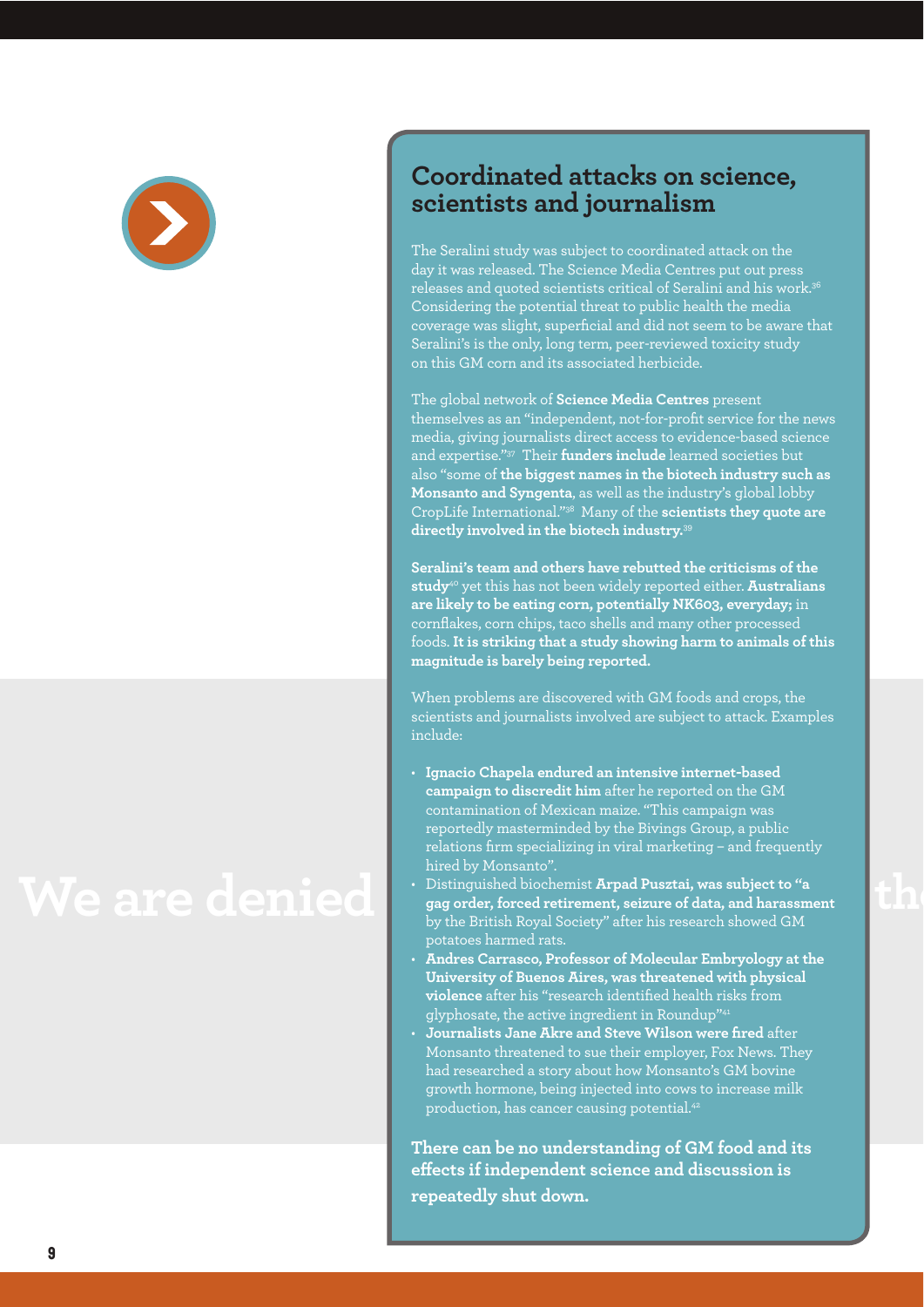#### **Context of GM crop development**

GM crops have been developed and promoted in a context that has denied proper scientific and regulatory scrutiny. **Patents restrict independent testing** of GM crops.43 Successive US governments have promoted the interests of the major developer of GM crops, Monsanto.44 Regulators worldwide are relying on the flawed concept of "substantial equivalence." They have been criticized as having "enshrined protocols with little or no potential to detect adverse consequences of GMOs."45

**The World Trade Organization (WTO) regards GM crop decisions as a potential trade issue.** FSANZ's approval document on Dow's 2,4-D resistant GM corn states:

"As members of the World Trade Organization (WTO), Australia and New Zealand are **obligated to notify WTO member nations** where proposed mandatory regulatory measures are inconsistent with any existing or imminent international standards and the proposed measure **may**  have a significant effect on trade. The inclusion of **food derived from corn line DAS-40278-9 in the Code would have a trade enabling effect** as it would permit any foods containing this line of corn to be imported into Australia and New Zealand and sold, where currently they would be prohibited."

### WE ARE BEING DENIED THE ABILITY TO CHOOSE GM-FREE FOOD

Elizabeth Farrelly

*"nanoparticles, GM or BPA, all of which could be in your baby's banana custard and you'd never know." …"Essentially, the government's take on what passes your lips, and mine, is "trust us." But can we?"46*

The FSANZ website says there are mandatory labelling requirements for GM food.<sup>47</sup> Most people reading this would assume all GMderived food is labelled. In fact **there are almost no GM labels on food.** This is despite the Australian Food and Grocery Council saying, if all ingredients derived from GM needed labelling, nearly every processed food on the shelves would have one.<sup>48</sup>

**The lack of GM labelling means the public is being misled and cannot make informed choices about GM food purchases.** The annual Swinburne National Technology and Society Monitor repeatedly shows the public has low levels of comfort about GM crops and animals.49 The 2011 "Labelling Logic" food labeling review noted **"the genetic engineering of food gave rise to more submissions and more comments in consultation than any other single issue."**<sup>50</sup>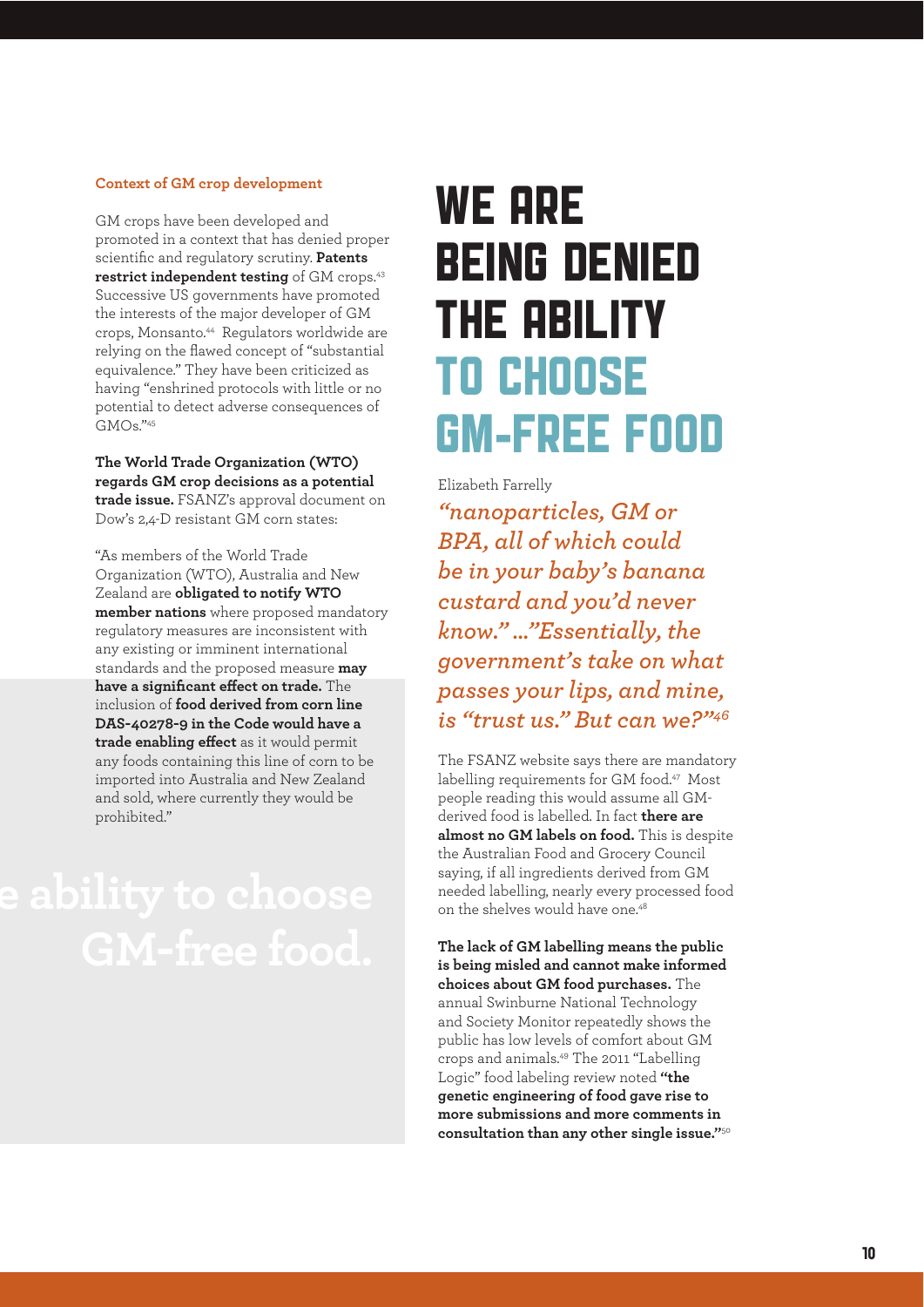

**GM corn NK603** processed into corn oil, flour, starch and sugars and high fructose corn syrup has **escaped labeling since 2002.**51

**2,4-D tolerant GM corn DAS-40278-9** processed into corn oil, flour, starch sugars and high fructose corn syrup **will escape labelling.** 

In the past, **even polenta (ground corn) has escaped GM labelling.**<sup>52</sup> Corn is widely used as a feed for domestic livestock. Meat, dairy, eggs, fish and honey from GM fed animals are not labelled. GM crops are refined into sugars, starches, oils and other ingredients used in processed food. FSANZ asserts these refined ingredients do not contain GM DNA or protein and therefore, according to standard 1.5.2, do not need to be labelled. These ingredients do contain traces of GM DNA and protein53 and **tests are constantly improving the ability to detect GM material.** 

GM crops are also fed to animals but the dairy, meat, eggs, fish and honey from these animals escape labeling. This is despite **GM DNA being found in the muscles and organs of animals eating GM.**54 Research has also found "that there can be a **residual**  difference in animals or animal-products as a **result of exposure to GM feed..."**<sup>55</sup>

GM contamination "unintentionally present" at less than 1% does not require labelling. This has resulted in **inaction from FSANZ after an infant formula tested positive to GM contamination.**<sup>56</sup>

GM flavours at less than 1%, processing aids and additives and food from restaurants, cafes and takeaway outlets are also unlabelled.

FSANZ has conducted only one pilot study into the labelling laws in 2003. **22% of tested samples had GM DNA. None had labels.**<sup>57</sup>

In contrast a New Zealand maker of soy sausages was prosecuted for labelling its sausages "non-GM" as they had 0.0088% GM present. The company pleaded guilty rather than face a legal bill of \$63,000.58

It appears that food producers wishing to provide customers with GM-free produce are harshly punished for accidental contamination. In contrast foods detected as containing GM are allowed to escape labelling. This is entirely contrary to the public's desire for GM labelling.

The Public Health Association of Australia's (PHAA) GM policy calls for a **comprehensive monitoring**  and surveillance system to track the effects of **GM foods.** They want a labelling system where consumers can easily identify foods containing ingredients originating from GM organisms and from animals fed GM feed.59

The Australian Medical Association's (AMA) submission to the "Labelling Logic" review called for full process-based labeling of GM foods similar to that of the EU. They also **called for a monitoring system so doctors can report if they think a patient may have had a reaction to a GM food.**60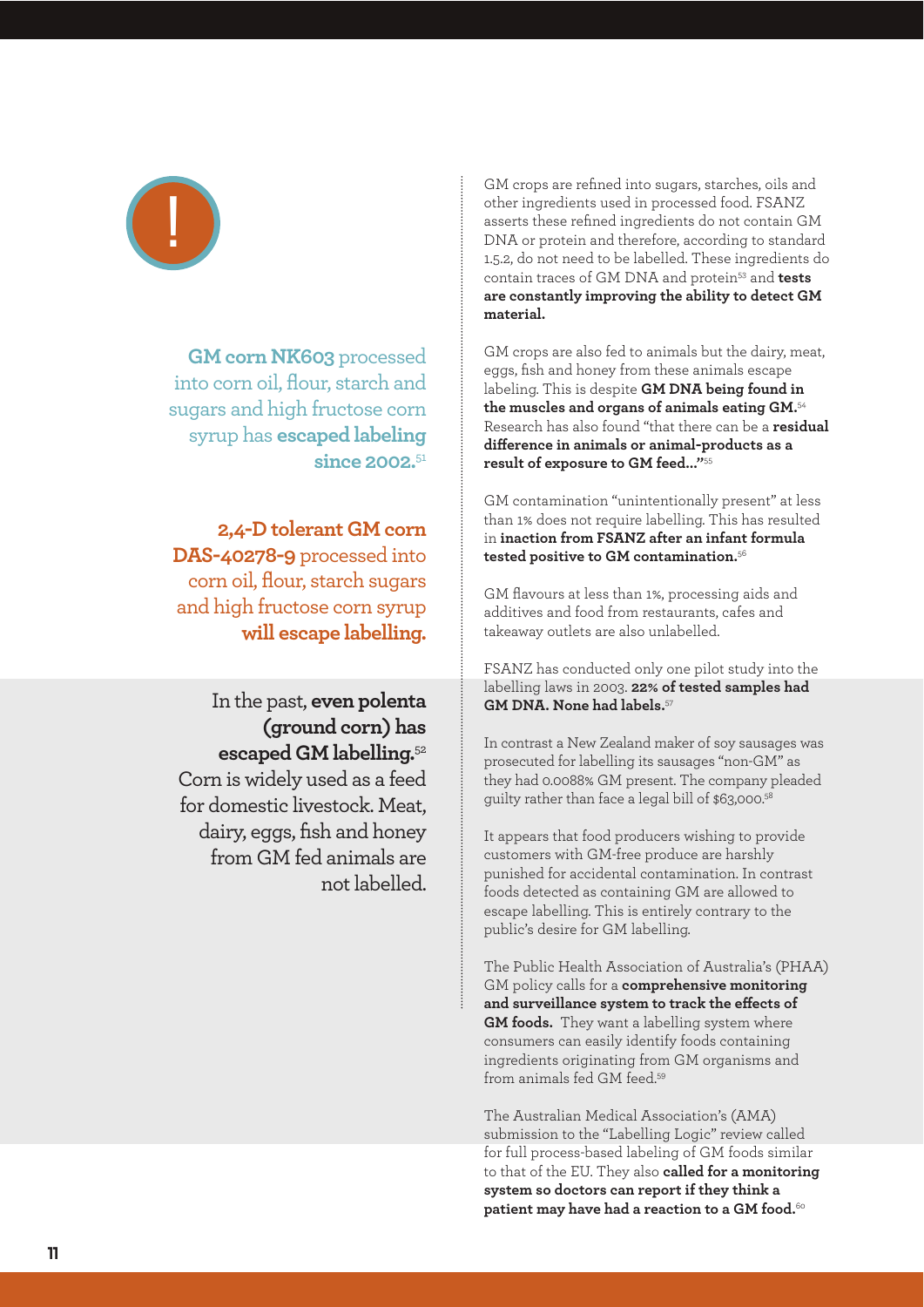In Europe food is labeled as GM when any ingredient has been derived from a GM plant or process. Labeling does not depend on GM residues being detectable in the final product. Europe does not label produce from animals fed GM feed.

Australia has the ability to regulate and label GM food. This may change depending on the outcome of the Trans Pacific Partnership Agreement free trade negotiations that Australia is currently a part of. The Biotechnology Industry Organization (BIO) wants a common regulatory approach to encourage trade in GM crops.<sup>61</sup> They also want US labelling practices. In both cases this would remove the little protection that Australia currently has.

The provisions of this Agreement will remain secret until it is signed by Parliament. **It is vital that our option to regulate and label GM food remains.**

The GM labelling requirements are in Standard 1.5.2 available at http://www.comlaw.gov.au/Details/ F2012C00518 Division 2 - Labelling etc of food produced using gene technology

| SOME EXAMPLES OF GM LABELLING IN UK AND AUSTRALIA/NZ                                                        |                                          |                                                        |
|-------------------------------------------------------------------------------------------------------------|------------------------------------------|--------------------------------------------------------|
| Type of food / feed                                                                                         | <b>Food Standards</b><br>Agency (FSA) UK | Food Standards Australia<br><b>New Zealand (FSANZ)</b> |
|                                                                                                             | Labelling required?                      |                                                        |
| Highly refined canola oil, soya oil, glucose<br>syrup from maize starch                                     | <b>YES</b>                               | <b>NO</b>                                              |
| GM product used as a food ingredient,<br>eg yeast extract                                                   | <b>YES</b>                               | <b>NO</b>                                              |
| Feed produced from a GMO,<br>eg Corn gluten feed, soybean meal                                              | <b>YES</b>                               | <b>NO</b>                                              |
| Food additive/flavouring produced from<br>GMOs, eg lecithin extracted from GM<br>soybeans used in chocolate | <b>YES</b>                               | <b>NO</b>                                              |
| Food containing GM ingredients that is<br>sold in catering establishments                                   | <b>YES</b>                               | <b>NO</b>                                              |

#### **SOME EXAMPLES OF GM LABELLING IN UK AND AUSTRALIA/NZ**

http://www.food.gov.uk/policy-advice/gm/gm\_labelling#.UHdr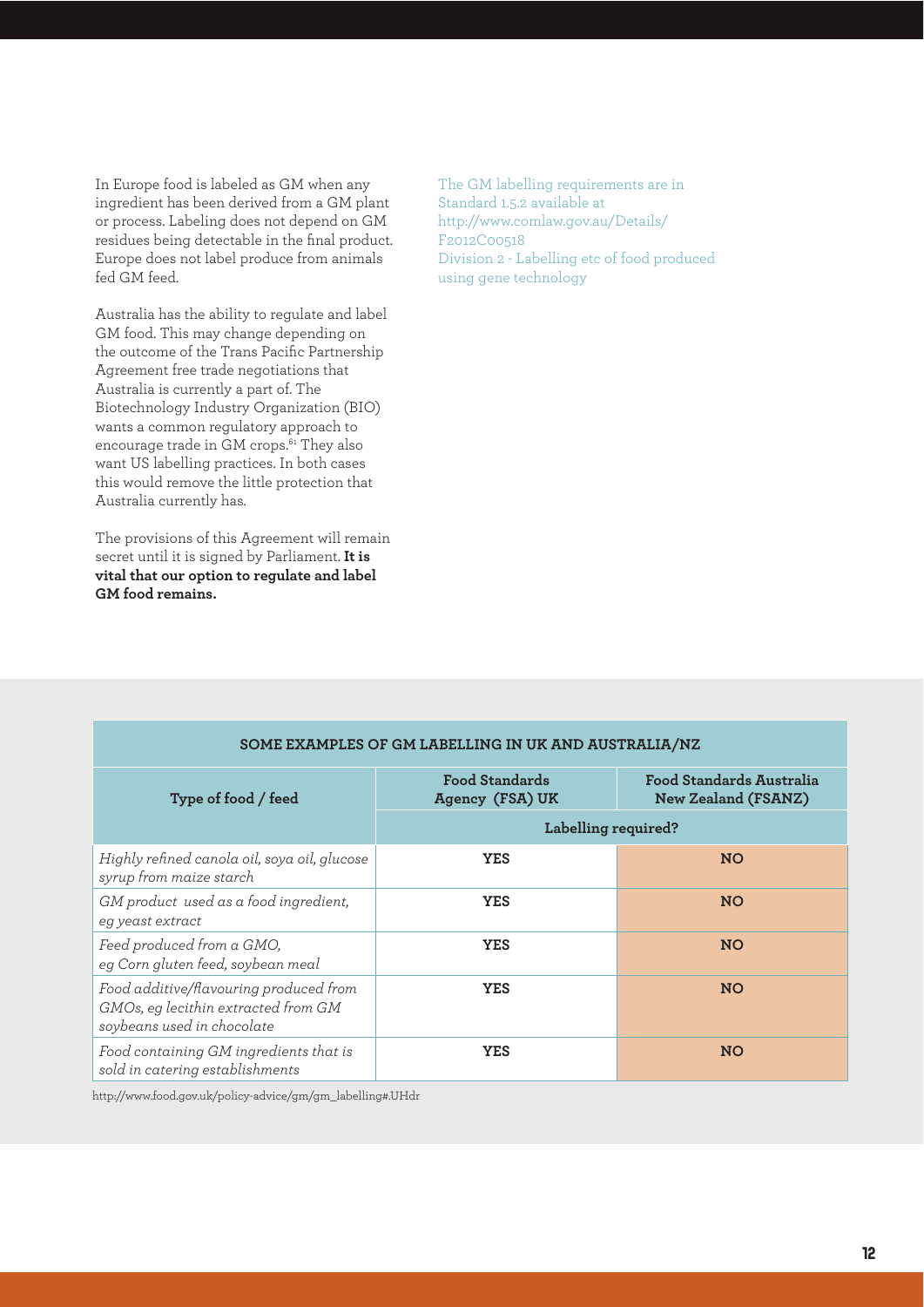**The Forum,** chaired by the Honourable Catherine King, has the power to **compel FSANZ to review standard 1.5.2** Food Produced using Gene Technology. It can do this on the following grounds:

- $\cdot$  it is not consistent with the **objectives of the legislation which establishes FSANZ**
- $\cdot$  it does not protect public health **and safety**
- $\cdot$  it does not provide adequate **information to enable informed choice** <sup>62</sup>

Public health is at risk from inadequately tested and virtually unlabelled GM food. The Forum must take immediate action to ensure:

- **CONCLUSION:** The immediate suspension of the importation and sale of GM corn NK603 **and sale of GM corn NK603**
	- **A freeze on GM crop approvals by FSANZ while a review of all past and pending GM crop approvals takes place**
	- Full labelling of all ingredients derived from a **GM crop or process including all products from animals fed GM feed.**

The current system for approving GM food is scientifically inadequate.<sup>63</sup> Suitable long-term feeding, toxicity, reproductive and multigenerational trials must be undertaken. Independent and non-Government experts must carry out the trials. All data and reasoning must be available to the public for review. Decisions about GM crops must only be taken once they have been proved not to threaten public health and safety. There should be no coercion to accept GM crops for trade reasons.



GMO regulatory flow chart as described in The Auditor-General Audit Report No.15 2010-11 Performance Audit, Food Standards Australia New Zealand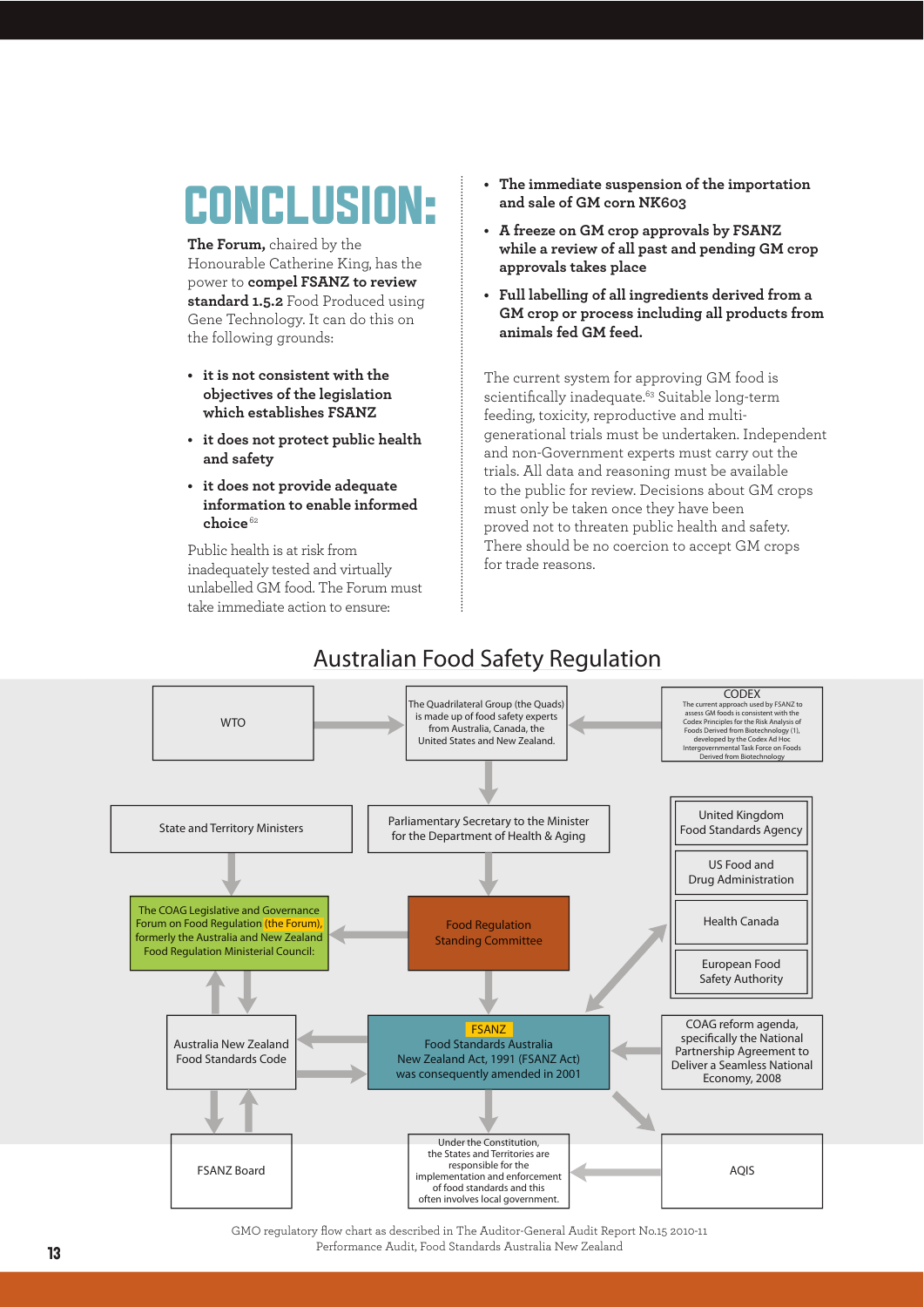### **Acronyms and Abbreviations**

| <b>AMA</b> | Australian Medical Association                      |
|------------|-----------------------------------------------------|
| <b>BIO</b> | Biotechnology Industry Organization                 |
| <b>BPA</b> | Bisphenol A                                         |
| <b>BfR</b> | German Federal Institute for Risk Assessment        |
| EFSA       | European Food Safety Authority                      |
| <b>FDA</b> | Food and Drug Administration - US                   |
| FSANZ      | Food Standards Australia New Zealand                |
| <b>GM</b>  | Genetic Modification                                |
| MADGE      | Mothers are Demystifying Genetic Engineering        |
| OGTR       | Office of the Gene Technology Regulator             |
| PHAA       | Public Health Association of Australia              |
| The Forum  | Legislative and Governance Forum on Food Regulation |
| TPPA       | Trans Pacific Partnership Agreement                 |
| <b>WTO</b> | World Trade Organization                            |
|            |                                                     |



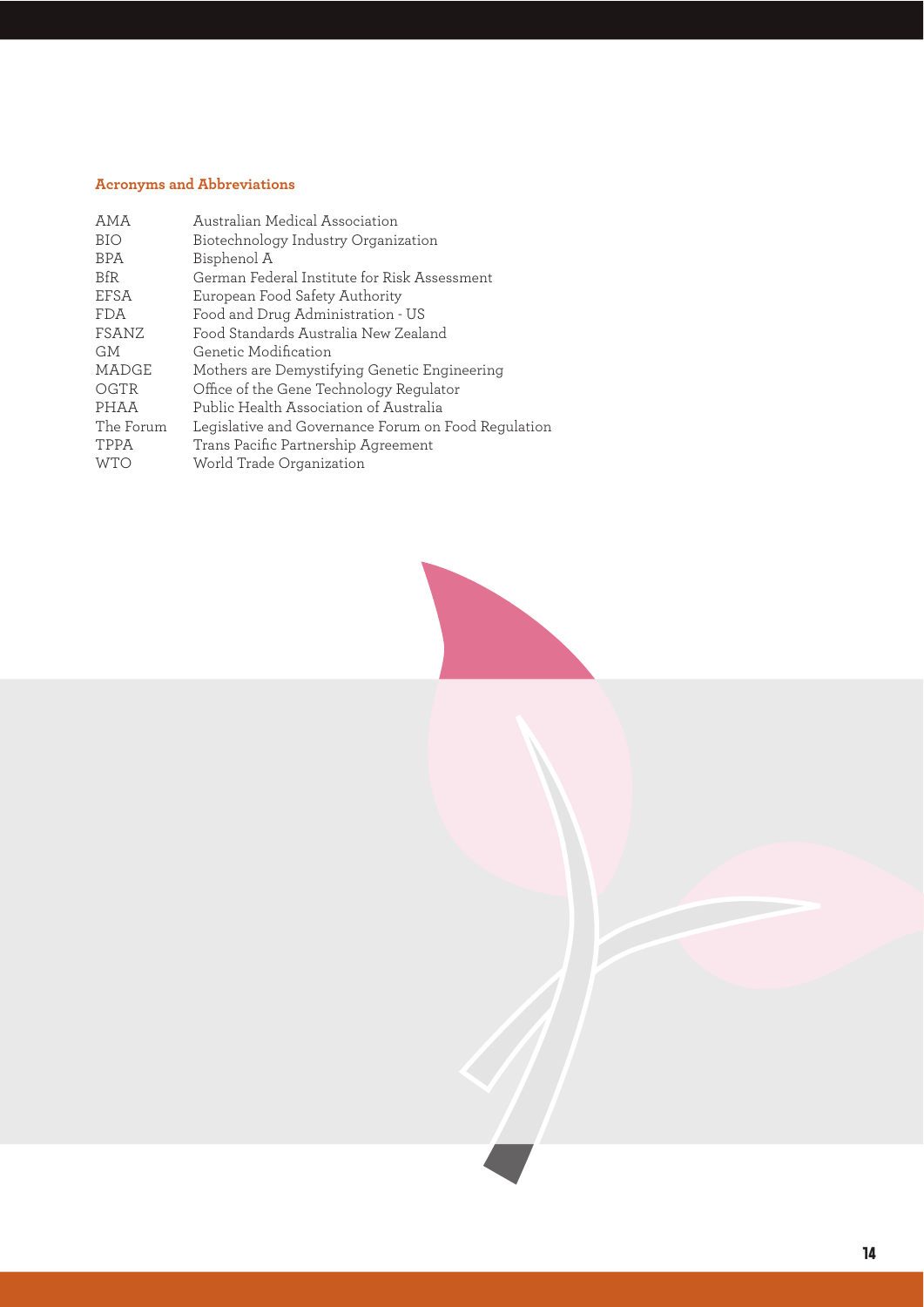### FOOTNOTES:

- 1 Seralini, G-E, Clair E. Mesnage R. Gress S. Defarge N. Malatesta M. Hennequin D. Spiroux de Vendomais J. "Long term toxicity of a Roundup herbicide and a Roundup-tolerant genetically modified corn", Food and Chemical Toxicology, 2012. Available from: http://dx.doi. org/10.1016/j.fct.2012.08.005
- 2 Poulter S. Russia suspends import and use of American GM corn after study revealed cancer risk. Mail Online (Internet). 2012 Sept 26 (cited 2012 Oct 6); News: (1 screen). Available from: http://www.dailymail. co.uk/news/article-2208452/Russia-suspends-import-use-American-GMcorn-study-revealed-cancer-risk.html
- Velimirov A. Binter C. Zentek J. Biological effects of transgenic maize NK603xMON810 fed in long-term reproduction studies in mice. 2008 Nov 11. Austrian Ministry of Health, Family & Youth (Internet) (cited 2012 Oct 6). Available from: http://www.biosicherheit.de/pdf/aktuell/ zentek\_studie\_2008.pdf
- 4 GM watch. FSANZ uses withdrawn study to defend GM corn against Seralini's findings. GM watch (Internet). UK. 2012 Oct 4 (cited 2012 Oct 6). Available from: http://www.gmwatch.org/index.php?option=com\_co ntent&view=article&id=14262:fsanz-uses-withdrawn-study-to-defend-gmcorn-against-seralinis-findings
- 5 Food Standards Australia New Zealand. Response to Séralini paper on the long term toxicity of a Roundup herbicide and a Rounduptolerant genetically modified maize (Internet). Food Standards Australia New Zealand (cited 2012 Oct 8). Available from: http://www. foodstandards.gov.au/consumerinformation/gmfoods/gmfactsheets/ responsetosralinipap5676.cfm
- 6 Food Standards Australia New Zealand. Our Roles and Priorities (Internet). ACT (Australia): Food Standards Australia New Zealand (cited 2012 Oct 6). Available from: http://www.foodstandards. gov.au/scienceandeducation/publications/annualreport/ fsanzannualreport20082009/ouraccountability09/ourrolesandpriorites. cfm
- 7 Simon M. Must-read article on egg recall that I did not write. Appetite for Profit, The Website of Michelle Simon (Internet). 2010 Aug 29 (cited 2012 0ct 6). Available from: http://www.appetiteforprofit. com/2010/08/29/must-read-aricles-on-egg-recall-that-i-did-not-write/
- 8 Food Standards Australia New Zealand. Genetically Modified (GM) Foods (Internet). ACT (Australia): Food Standards Australia New Zealand (cited 2012 Oct 6). Available from http://www.foodstandards. gov.au/consumerinformation/gmfoods/
- 9 Food Standards Australia New Zealand. Safety Assessment of Genetically Modified Food, Guidance Document. Updated Sept 2007. Available from: http://www.foodstandards.gov.au/\_srcfiles/GM%20 FINAL%20Sept%2007L%20\_2\_.pdf
- 10 Codex Alimentarius International Food Standards Guideline for the conduct of food safety assessment of foods derived from recombinant-DNA plants (CAC/GL 45-2003) (cited 2012 Oct 6). Available from: http://www.fao.org/docrep/007/y5819e/y5819e03.htm#fn12 (section 2 para 13)
- <sup>11</sup> The Royal Society of Canada. Elements of Precaution: Recommendation for the Regulation of Food Biotechnology in Canada. The Royal Society of Canada. January 2001. Page ix. Available from: http://www.canadians. org/food/documents/rsc\_feb05.pdf
- 12 Ibid page x
- <sup>13</sup> Jonathan R. Latham, Allison K. Wilson, and Ricarda A. Steinbrecher, "The Mutational Consequences of Plant Transformation," Journal of Biomedicine and Biotechnology, vol. 2006, Article ID 25376, 7 pages, 2006. Available from: doi:10.1155/JBB/2006/25376
- 14 Bardocz S. Clark A. Ewen S. Hansen M. Heinemann J. Latham J. Pustzai A. Schubert D. Wilson A. Seralini and Science: an Open Letter. Independent Science News (Internet) 2012 Oct 2 (cited 2012 Oct 6). Available from: http://independentsciencenews.org/health/seraliniand-science-nk603-rat-study-roundup/
- 15 Earth Open Source. GMO Myths and Truths Report, 3.1 Myth- that GM foods are safe to eat Truth – studies show that GM foods can be toxic or allergenic. (Internet) London, UK 2011. Earth Open Source. (cited 2012 Oct 6). Available from: http://www.earthopensource.org/index.php/3 health-hazards-of-gm-foods/3-1-myth-gm-foods-are-safe-to-eat
- 16 Food Standards Australia New Zealand. FSANZ Response to Studies Cited as Evidence of Adverse Effects from GM Foods (Internet). ACT (Australia): Food Standards Australia New Zealand (table updated 2011 Sept; cited 2012 Oct 6). Available from: http://www.foodstandards.gov. au/consumerinformation/gmfoods/gmtableofstudies.cfm
- 17 MADGE Australia, Digest No 107, item 6. MADGE Australia(Internet). Melbourne. 2010 May 22 (cited 2012 Oct 4). Available from: http://www. madge.org.au/digest-no-107-22nd-may-2010#six
- 18 Food Standards Australia New Zealand. Genetically Modified (GM) Foods (Internet). ACT (Australia): Food Standards Australia New Zealand (updated 2012 Oct 4; cited 2012 Oct 6). Available from http:// www.foodstandards.gov.au/consumerinformation/gmfoods/
- <sup>19</sup> Australian National Audit Office (ANAO). The Auditor General Audit Report No. 15 2010-11 Performance Audit, Food Standards Australia New Zealand, Commonwealth of Australia 2010. (cited 2012 Oct 6). Available from: http://www.anao.gov.au/~/media/Uploads/ Documents/2010%202011\_audit\_report\_no15.pdf
- 20 Ibid p72
- 21 MADGE Australia. RR Canola Animal Studies for Tony Burke. (Internet). MADGE Australia. Melbourne. 2009 Dec 23 (cited 2012 Oct 4). Available from: http://www.madge.org.au/Docs/Rev-GM-RR-Canola-Animal-Studies-for-Tony-Burke.pdf
- 22 MADGE Australia. RR Canola Animal Studies for Tony Burke. (Internet). MADGE Australia. Melbourne. (cited 2012 Oct 4). Available from: http://www.madge.org.au/Docs/Rev-GM-RR-Canola-Animal-Studies-for-Tony-Burke.pdf
- 23 Food Standards Australia New Zealand. Application A1042 Food Derived from Herbicide-Tolerant Corn Line DAS-40278-9. (Internet). ACT (Australia): Food Standards Australia New Zealand (cited 2012 Oct 6). Available from: http://www.foodstandards.gov.au/ foodstandards/applications/applicationa1042food4758.cfm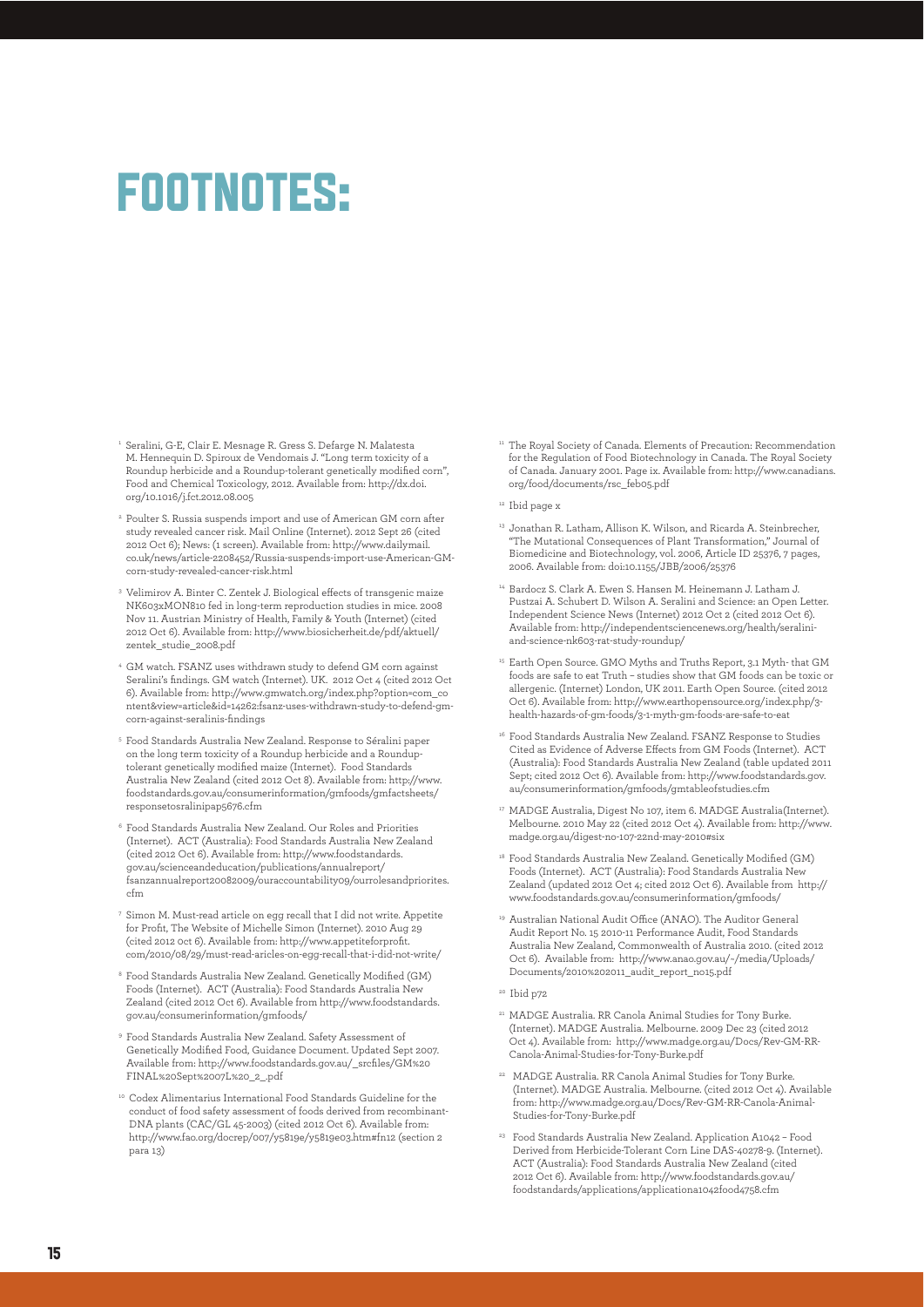- <sup>24</sup> Ibid 1st Assessment Report Application (zip) Submission dated Feb 7th 2011
- Maisto M. Is GMO labeling a He-Said, She-Said Debate? Forbes (Internet). 2011 Dec 19 (cited 2012 Oct 6). Food and Drink:(3 screens). Available from: http://www.forbes.com/sites/ michellemaisto/2011/12/19/is-gmo-labeling-a-he-said-she-said-debate/
- 26 Seralini, G-E, Clair E. Mesnage R. Gress S. Defarge N. Malatesta M. Hennequin D. Spiroux de Vendomais J. "Long term toxicity of a Roundup herbicide and a Roundup-tolerant genetically modified corn", Food and Chemical Toxicology, 2012. Available from: http:// dx.doi.org/10.1016/j.fct.2012.08.005
- 27 GMO, Global Alert, Fondation Charles Leopold Mayer, 2012 Sept 19, (cited 2012 Oct 6). Available from: http://www.ogm-alerte-mondiale. net/?lang=en
- Safe Food Foundation and Institute. Media Release: First Peer Reviewed Lifetime Feeding Trial Finds "Safe" Levels of GM Corn and Roundup can cause Tumours and Multiple Organ Damage. Safe Food Foundation and Institute. 2012 Sept 19. Draft Assessment 2001 Dec 12. (cited 2012 Oct 6). Available from: http://safefoodfoundation.org/ wordpress/?p=1024
- 29 Food Standards Australia New Zealand. (Internet) APPLICATION A416 - Food derived from Glyphosate-tolerant Corn Line NK603. Draft Assessment 2001 Dec 12 (cited 2012 Oct 6) ACT (Australia). Available from: http://www.foodstandards.gov.au/f oodstandardsapplicationsapplicationa416toamendstandarda 18foodproducedusinggenetechnologyglyphosat tolerantcornlinenk603a416 draftexecsummary.cfm
- 30 GMO, Global Alert, Fondation Charles Leopold Mayer, 2012 Sept 19, (cited 2012 Oct 6). Available from: http://www.ogm-alerte-mondiale. net/?lang=en. (5.00-5.20 minutes in)
- 31 de Vendômois JS, Roullier F, Cellier D, Séralini GE. A Comparison of the Effects of Three GM Corn Varieties on Mammalian Health. Int J Biol Sci 2009; 5(7):706-726. Available from http://www.biolsci.org/ v05p0706.htm
- 32 Food Standards Australia New Zealand. (Internet). Response to Séralini paper on the long term toxicity of a Roundup herbicide and a Roundup-tolerant genetically modified maize ACT (Australia): Food Standards Australia New Zealand. 2012 Oct. (cited 2012 Oct 6). Available from: http://www.foodstandards. gov.au/consumerinformation/gmfoods/gmfactsheets/ responsetosralinipap5676.cfm
- 33 Food Standards Australia New Zealand. (Internet). FSANZ Response to Studies Cited as Evidence of Adverse Effects from GM Foods. Food Standards Australia New Zealand. 2011 Sept. (cited 2012 Oct 6). Available from: http://www.foodstandards.gov.au/ consumerinformation/gmfoods/gmtableofstudies.cfm
- GM watch. Shock as EFSA says "no problem" with GM maize it claimed was safe . GM watch (Internet). UK. 2012 Oct 4 (cited 2012 Oct 6). Available from: http://www.gmwatch.org/index.php?option=com\_co ntent&view=article&id=14263:shock-as-efsa-says-qno-problemq-withgm-maize-it-claimed-was-safe
- 35 Earth Open Source. GMO Myths and Truths Report, 2.1 Myth- that GM foods are strictly regulated for safety Truth – GM food regulation in most countries varies from non-existent to weak. (Internet) London, UK 2011. Earth Open Source. (cited 2012 Oct 6). Available from: http:// earthopensource.org/index.php/2-science-and-regulation/2-1-mythgm-foods-are-strictly-regulated-for-safety
- <sup>36</sup> Science Media Centre. Expert Reactions to GM Maize Causing Tumours in Rats. Science Media Centre (Internet). 2012 Sept 19. (cited 2012 Oct 6). Available from: http://www.sciencemediacentre.org/ pages/press\_releases/12-09-19\_gm\_maize\_rats\_tumours.htm ausSMC Australian Science Media Centre. Rapid Reaction: Long Term toxicity of GM maize (Food and Chemical Toxicology)- experts respond. ausSMC Australian Science Media. (Internet). 2012 Sept 19 (cited 2012 Oct 6). Available from: http://www.smc.org.au/2012/09/rapid-reactionlong-term-toxicity-of-gm-maize-food-and-chemical-toxicology-expertsrespond/
- ausSMC Australian Science Media Centre. About us. ausSMC Australian Science Media Centre. (Internet). (cited 2012 Oct 6). Available from: http://www.smc.org.au/about-us/about-us/
- <sup>38</sup> GMwatch. How independent is the Science Media Centre and its experts?. GMwatch (Internet). 2012 Sept 24 (Cited 2012 Oct 6). Available from: http://www.gmwatch.org/latest-listing/51-2012/14224 how-independent-is-the-science-media-centre-and-its-experts
- 39 GMwatch. Science Media Centre "experts" who attacked Seralini's study: (1) Tom Sanders GMwatch (Internet). 2012 Sept 24 (cited 2012 Oct 6). Available from: http://www.gmwatch.org/index. php?option=com\_content&view=article&id=14225:science-media-centreqexpertsq-who-attacked-seralinis-study-1-tom-sanders GMwatch. Science Media Centre "experts" who attacked Seralini's study: (2) Maurice Molony GMwatch (Internet). 2012 Sept 27 (cited 2012 Oct 6). Available from: http://www.gmwatch.org/latest-listing/51-2012/14239 science-media-centre-qexpertsq-who-attacked-seralinis-study-2 maurice-moloney GMwatch. Science Media Centre "experts" who attacked Seralini's study: (3) GMwatch (Internet). 2012 Sept 28 (cited 2012 Oct 6). Available from: http://www.gmwatch.org/latest-listing/51- 2012/14243-science-media-centre-qexpertsq-who-attacked-seralinisstudy-3
- 40 CRIIGEN. FAQ-From CRIIGEN research Team. Universite de Caen. (cited 2012 Oct 6). Available from: http://www.criigen.org/SiteEn/ index.php?option=com\_content&task=view&id=368&Itemid=1 GM watch. Dr Spiroux co-author of the shocking study responds to criticism. GM watch (Internet). 2012 Oct 1 (Cited 2012 Oct 6). Available from: http://gmwatch.org/latest-listing/51-2012/14250-dr-spiroux-coauthor-of-the-shocking-study-responds-to-criticisms
- 41 Bardocz S. Clark A. Ewen S. Hansen M. Heinemann J. Latham J. Pustzai A. Schubert D. Wilson A. Seralini and Science: an Open Letter. Independent Science News (Internet) 2012 Oct 2 (cited 2012 Oct 6). Available from: http://independentsciencenews.org/health/seraliniand-science-nk603-rat-study-roundup/
- 42 Fox News Kills Monsanto Milk Story. (cited 2012 Oct 6). Available from: http://www.youtube.com/watch?v=3afJi6A58y0&feature=youtu.be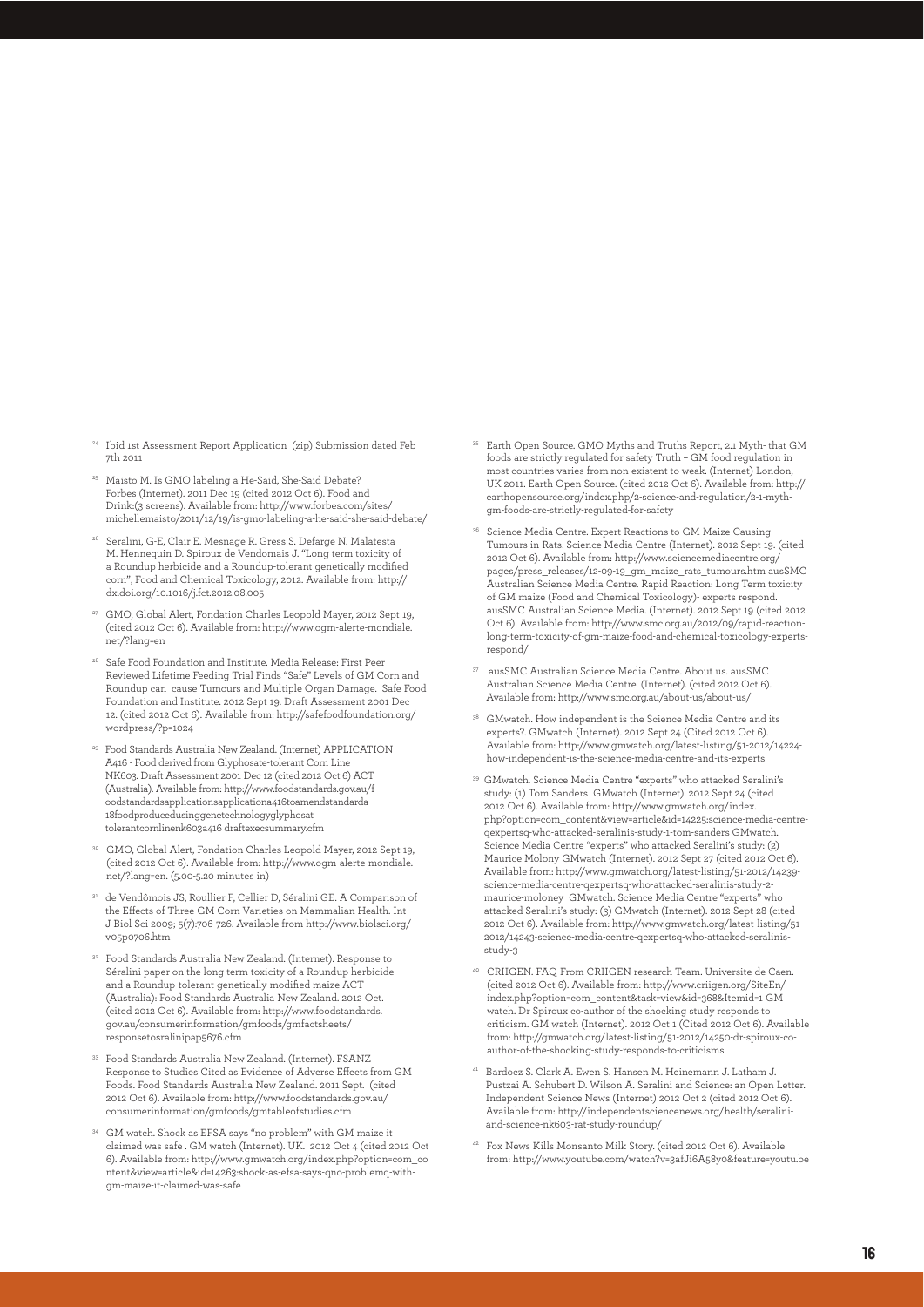### FOOTNOTES:

- 43 The Editors. Do seed companies control GM crop research? Scientific American (Internet). 2009 Aug 13 (cited 2012 Oct 6). Available from: http://www.scientificamerican.com/article.cfm?id=do-seed-companiescontrol-gm-crop-research
- 44 Robin, Marie-Monique; The World According to Monsanto, Spinifex Press, Australia 2010. MADGE Australia. - http://www.madge.org. au/Docs/MR-101220-US-Embassy-retaliation.pdf" US Embassy recommends retaliation for GM rejection. Press release. MADGE Australia (Internet). 2010 Dec 21 (cited 2012 Oct1). Available from: http://www.madge.org.au/Docs/MR-101220-US-Embassy-retaliation. pdf
- 45 Bardocz S. Clark A. Ewen S. Hansen M. Heinemann J. Latham J. Pustzai A. Schubert D. Wilson A. Seralini and Science: an Open Letter. Independent Science News (Internet) 2012 Oct 2 (cited 2012 Oct 6). Available from: http://independentsciencenews.org/health/seraliniand-science-nk603-rat-study-roundup/
- 46 Farrelly E. Labelling stance hard to swallow. Sydney Morning Herald (Internet). 2011 Dec 8 (cited 2012 Oct 6). Available from: http://www. smh.com.au/opinion/politics/labelling-stance-hard-to-swallow-20111207-1oj3k.html
- 47 Food Standards Australia New Zealand. Genetically Modified (GM) Foods (Internet). ACT (Australia): Food Standards Australia New Zealand (updated 2012 Oct 4; cited 2012 Oct 6). Available from http:// www.foodstandards.gov.au/consumerinformation/gmfoods/
- Australian Food and Grocery Council. Submission to Department of Health and Aging in response to Review of Food Labelling Policy and Law. 2010 May 14. p44.
- 49 Swinburne University of Technology. The Swinburne National Technical and Society Monitor. Social Psychology Research Unit. (Internet). Swinburne University of Technology 2012 July 30 (cited 2012 Oct 6). Available from: http://www.swinburne.edu.au/lss/spru/ spru-monitor.html
- 50 Review of Food Labelling Law and Policy. Labelling Logic the Final Report of the Review of Food Labelling Law and Policy. Department of Health and Aging (Internet). Canberra ACT. 2011 Jan 28 (cited 2012 Oct 6). Available from: http://www.foodlabellingreview.gov.au/ internet/foodlabelling/publishing.nsf/content/labelling-logic
- 51 Food Standards Australia New Zealand. (Internet) APPLICATION A416 - Food derived from Glyphosate-tolerant Corn Line NK603. Draft Assessment 2001 Dec 12 (cited 2012 Oct 6) ACT (Australia). Available from: http://www.foodstandards.gov.au/foodstandards/applications/applicationa416toamendstandarda18foodproducedusinggenetechnologyglyphosatetolerantcornlinenk603/a416draftexecsummary.cfm
- 52 Letter from Woolworths Available from: http://www.madge.org.au/ woolworths-polenta
- 53 Hellebrand, M, Nagy M, Morsel J-T, Determination of DNA traces in Rapeseed oil. (1998). Z Lebensm. Forsch A; Vol 206, 237-242
- 54 Sharma R et al; Detection of Transgenic and Endogenous Plant DNA in Digesta and Tissues of Sheep and Pigs Fed Roundup Ready Canola Meal, (2006) J. Agric Food and Chem 2006, 54, 1699-1709
- Heinemann, Jack A, Report on animals exposed to GM ingredients in animal feed prepared for the Commerce Commission of New Zealand, 24th July 2009. (cited 2012 Oct 4). Available from: http://www.comcom. govt.nz/assets/Imported-from-old-site/TheCommission/MediaCentre/MediaReleases/ContentFiles/Documents/comcom-reportonanimalsexposedtogmingredientsinanimalfeed.pdf
- 56 Sunday Night on 7 Baby formula test full transcript. (Cited 2012 Oct 6). Available from: http://au.news.yahoo.com/sunday-night/transcripts/ article/-/8080461/baby-formula-test-full-transcript/
- 57 The TAG Working Group on GM Food Labelling. Australian Pilot Survey of GM Food Labelling of Corn and Soy Food Products. 2003 June
- 58 Network of Concerned Farmers. 0.0088% contamination in Non-GM product resulted in prosecution. Network of Concerned Farmers (Internet). 2004 Dec 15 (cited 2012 Oct 6). Available from: http://www. non-gm-farmers.com/news\_details.asp?ID=1873
- 59 Public Health Association of Australia (policy page on the Internet) (cited 2012 Oct 6). Available from: http://www.phaa.net.au/documents/ policy/101215\_Genetically%20Modified%20Foods%20Policy.pdf
- 60 Australian Medical Association. Submission Document. Review of Food Labelling Law and Policy (Internet). 2010 March 17 (cited 2012 Oct 6). Available from: http://www.foodlabellingreview.gov.au/internet/foodlabelling/publishing.nsf/Content/submissionspublic Submission no 00531
- <sup>61</sup> Biotechnology Industry Network. BIO Comments on the proposed accession of Malaysia to the Trans Pacific Partnership (TPP) negotiations. BIO webpage 2012 Nov 22 (cited 2012 Oct 6). Available from: http://www.bio.org/advocacy/letters/bio-comments-proposed-accession-malaysia-trans-pacific-partnership-tpp-negotiations
- Food Standards Australia New Zealand. Legislative and Governance Forum on Food Regulation (Internet). ACT (Australia): Food Standards Australia New Zealand (cited 2012 Oct 6). Available from: http:// www.foodstandards.gov.au/foodstandards/legislativeandgovernanceforumonfoodregulation/
- 63 The Royal Society of Canada. Elements of Precaution: Recommendation for the Regulation of Food Biotechnology in Canada. The Royal Society of Canada. January 2001. Available from: http://www.canadians.org/food/documents/rsc\_feb05.pdf